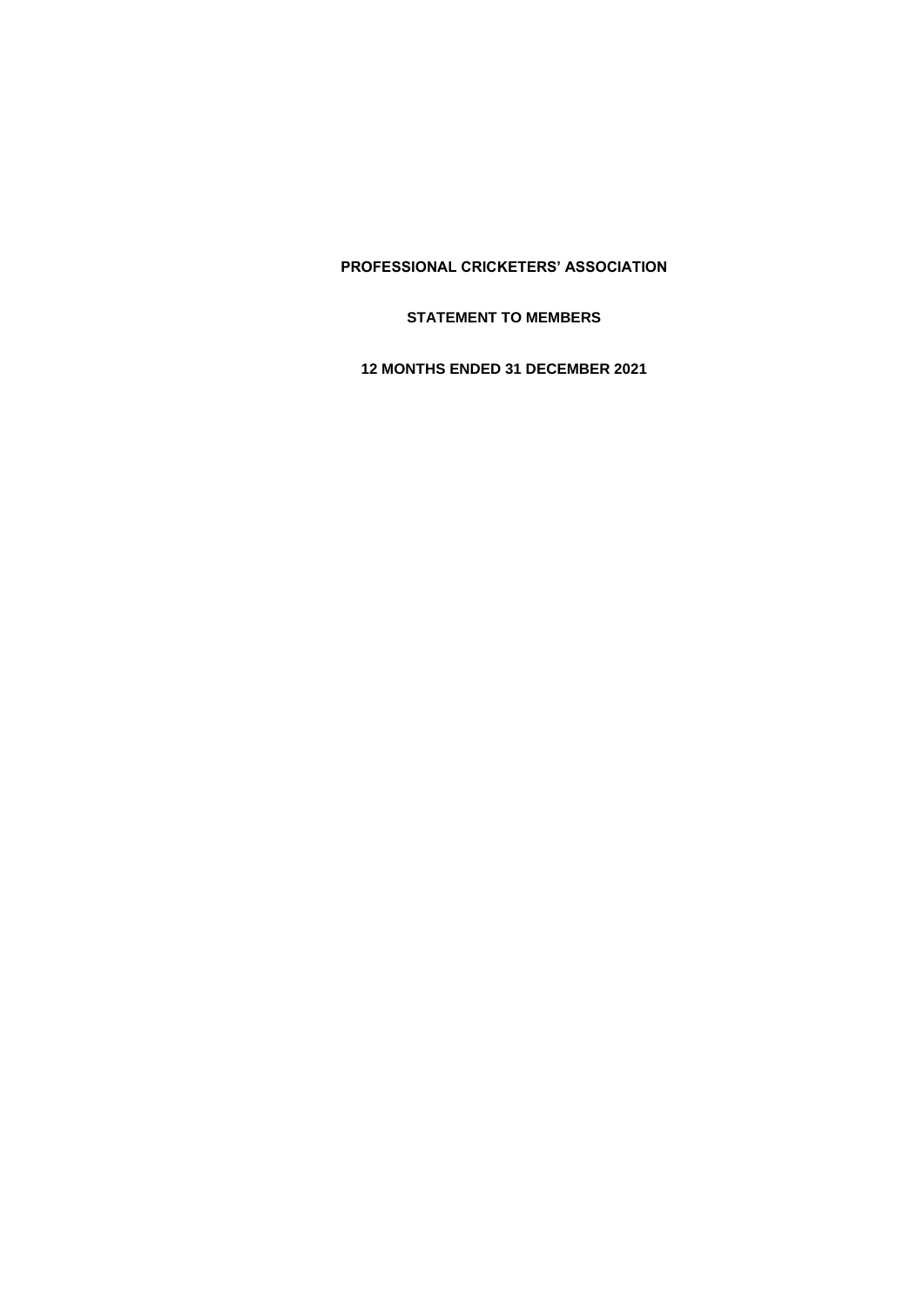# **STATEMENT TO MEMBERS FOR THE YEAR ENDED 31 DECEMBER 2021**

# **PLAYERS' COMMITTEE RESPONSIBILITY FOR THE FINANCIAL STATEMENTS**

Trade Union rules require the Players' Committee to prepare Financial Statements for each financial year which give a true and fair view of the state of affairs of the Association and of the surplus or deficit of the Association for that period. In preparing those Financial Statements the Players' Committee is required to:

- 1 Select suitable accounting policies and apply them consistently;
- 2 Make judgements and estimates that are reasonable and prudent;
- 3 Prepare Financial Statements on the going concern basis unless it is inappropriate to presume that the Association will continue to operate.

The Players' Committee is also responsible for keeping proper accounting records which disclose with reasonable accuracy at any time the financial position of the Association and to enable them to ensure that the Financial Statements comply with the Trade Union and Labour Relations (Consolidation) Act 1992. It is also responsible for safeguarding the assets of the Association and hence for taking reasonable steps for the prevention and detection of fraud and other irregularities.

This statement has been approved by the PCA Management Board at its meeting on 24 February 2022 and received final approval by the Players' Committee at the Annual General Meeting of the Association on 24 February 2022.

Willie

**R Lynch** Chief Executive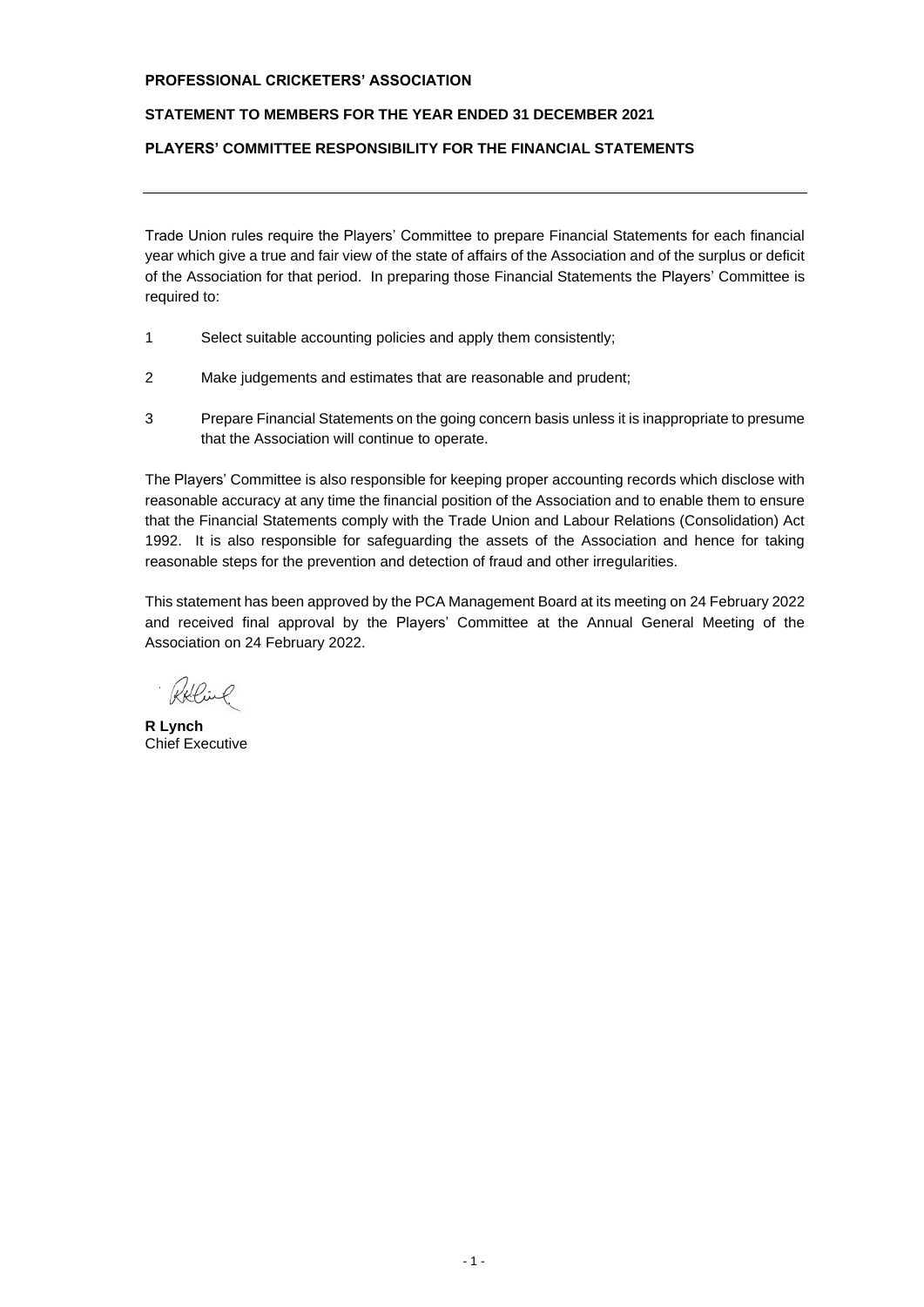# **STATEMENT TO MEMBERS**

# **INDEPENDENT AUDITORS' REPORT TO THE MEMBERS OF THE PROFESSIONAL**

# **CRICKETERS' ASSOCIATION FOR THE YEAR ENDED 31 DECEMBER 2021**

## **Opinion**

In our opinion, the financial statements:

- give a true and fair view of the state of the Association's affairs as at 31 December 2021 and of its result for the year then ended;
- have been properly prepared in accordance with United Kingdom Generally Accepted Accounting Practice; and
- have been prepared in accordance with the requirements of the Trade Union and Labour Relations (Consolidation) Act 1992.

We have audited the financial statements of The Professional Cricketers' Association (the 'Association') for the year ended 31 December 2021 which comprise the Income Statement, the Statement of Financial Position and notes to the financial statements, including a summary of significant accounting policies. The financial reporting framework that has been applied in their preparation is applicable law and United Kingdom Accounting Standards, including FRS 102 "The Financial Reporting Standard applicable in the UK and Republic of Ireland" (United Kingdom Generally Accepted Accounting Practice).

### **Basis for opinion**

We conducted our audit in accordance with International Standards on Auditing (UK) (ISAs (UK)) and applicable law. Our responsibilities under those standards are further described in the Auditor's responsibilities for the audit of the financial statements section of our report. We are independent of the Trade Union in accordance with the ethical requirements that are relevant to our audit of the financial statements in the UK, including the FRC's Ethical Standard, and we have fulfilled our ethical responsibilities in accordance with these requirements. We believe that the audit evidence we have obtained is sufficient and appropriate to provide a basis for our audit opinion.

## **Conclusions relating to going concern**

In auditing the financial statements, we have concluded that the Players' Committee's use of the going concern basis of accounting in the preparation of the financial statements is appropriate.

Based on the work we have performed, we have not identified any material uncertainties relating to events or conditions that, individually or collectively, may cast significant doubt on the Association's ability to continue as a going concern for a period of at least twelve months from when the financial statements are authorised for issue.

Our responsibilities and the responsibilities of the Players' Committee with respect to going concern are described in the relevant sections of this report.

## **Other information**

The Players' Committee is responsible for the other information. The other information comprises the information included in the Statement to Members, other than the financial statements and our auditor's report thereon. Our opinion on the financial statements does not cover the other information and, except to the extent otherwise explicitly stated in our report, we do not express any form of assurance conclusion thereon.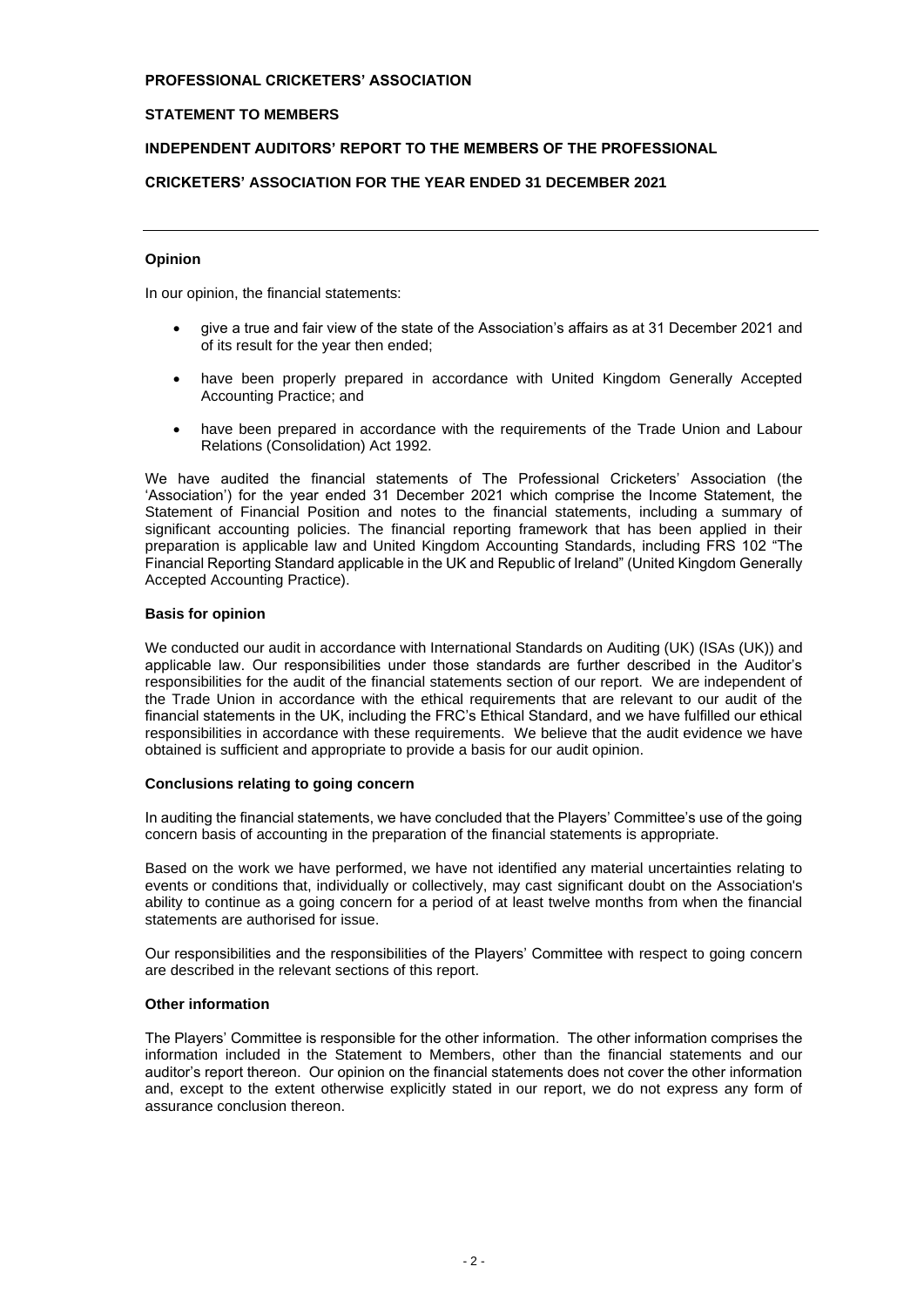## **STATEMENT TO MEMBERS**

## **INDEPENDENT AUDITORS' REPORT TO THE MEMBERS OF THE PROFESSIONAL**

### **CRICKETERS' ASSOCIATION FOR THE YEAR ENDED 31 DECEMBER 2021 (CONTINUED)**

In connection with our audit of the financial statements, our responsibility is to read the other information and, in doing so, consider whether the other information is materially inconsistent with the financial statements or our knowledge obtained in the audit or otherwise appears to be materially misstated. If we identify such material inconsistencies or apparent material misstatements, we are required to determine whether there is a material misstatement in the financial statements or a material misstatement of the other information. If, based on the work we have performed, we conclude that there is a material misstatement of this other information, we are required to report that fact.

We have nothing to report in this regard.

#### **Matters on which we are required to report by exception**

We have nothing to report in respect of the following matters to which the Trade Union and Labour Relations (Consolidation) Act 1992 requires us to report to you if, in our opinion:

- proper accounting records have not been kept in accordance with the requirements; or
- the Trade Union has not maintained a satisfactory system of controls over its transactions in accordance with the requirements; or
- the financial statements are not in agreement with the accounting records and returns; or
- we have not received all the information and explanations we require for our audit.

#### **Responsibilities of the Players' Committee**

As explained more fully in the Statement of the Players' Committee Responsibilities, the Players' Committee is responsible for the preparation of the financial statements and for being satisfied that they give a true and fair view, and for such internal control as the Players' Committee determines is necessary to enable the preparation of financial statements that are free from material misstatement, whether due to fraud or error.

In preparing the financial statements, the Players' Committee is responsible for assessing the Trade Union's ability to continue as a going concern, disclosing, as applicable, matters related to going concern and using the going concern basis of accounting unless the Players' Committee either intend to liquidate the Union or to cease operations, or have no realistic alternative but to do so.

#### **Auditor's responsibilities for the audit of the financial statements**

Our objectives are to obtain reasonable assurance about whether the financial statements as a whole are free from material misstatement, whether due to fraud or error, and to issue an auditor's report that includes our opinion. Reasonable assurance is a high level of assurance, but is not a guarantee that an audit conducted in accordance with ISAs (UK) will always detect a material misstatement when it exists. Misstatements can arise from fraud or error and are considered material if, individually or in the aggregate, they could reasonably be expected to influence the economic decisions of users taken on the basis of these financial statements.

#### *Extent to which the audit was capable of detecting irregularities, including fraud*

Irregularities, including fraud, are instances of non-compliance with laws and regulations. We design procedures in line with our responsibilities, outlined above, to detect material misstatements in respect of irregularities, including fraud. The extent to which our procedures are capable of detecting irregularities, including fraud is detailed below:

Our approach to identifying and assessing the risks of material misstatement in respect of irregularities, including fraud and non-compliance with laws and regulations, was as follows: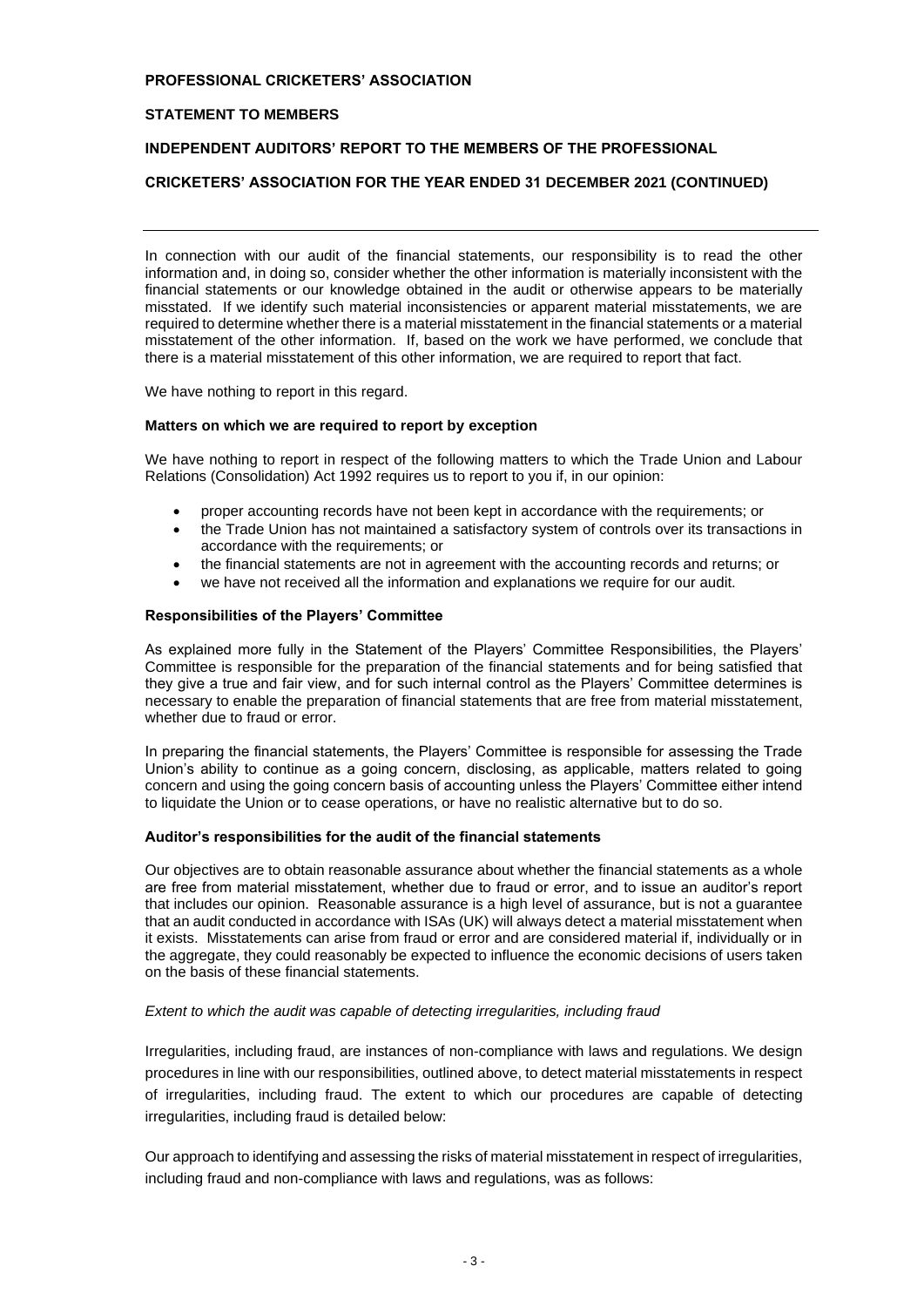## **STATEMENT TO MEMBERS**

# **INDEPENDENT AUDITORS' REPORT TO THE MEMBERS OF THE PROFESSIONAL**

# **CRICKETERS' ASSOCIATION FOR THE YEAR ENDED 31 DECEMBER 2021 (CONTINUED)**

- $\bullet$  the engagement partner ensured that the engagement team collectively had the appropriate competence, capabilities and skills to identify or recognise non-compliance with applicable laws and regulations; and
- we obtained an understanding of the legal and regulatory frameworks that are applicable to the Trade Union and determined that the most significant frameworks which are directly relevant to specific assertions in the financial statements are those that relate to the reporting framework FRS 102 and the Trade Union and Labour Relations (Consolidation) Act 1992, General Data Protection Regulations, and legislation relating to employment, health and safety and safeguarding.

We assessed the susceptibility of the Trade Union's financial statements to material misstatement, including obtaining an understanding of how fraud might occur, by:

- making enquiries of management as to their knowledge of actual, suspected and alleged fraud; and
- considering the internal controls in place to mitigate risks of fraud and non-compliance with laws and regulations.

To address the risk of fraud through management bias and override of controls, we:

- performed analytical procedures to identify any unusual or unexpected relationships;
- tested journal entries to identify unusual transactions; and
- assessed whether judgements and assumptions made in determining the accounting estimates were indicative of potential bias.

In response to the risk of irregularities and non-compliance with laws and regulations, we designed procedures which included, but were not limited to:

- reading the minutes of meetings of those charged with governance; and
- enquiring of management as to actual and potential litigation and claims.

There are inherent limitations in our audit procedures described above. The more removed that laws and regulations are from financial transactions, the less likely it is that we would become aware of noncompliance. Auditing standards also limit the audit procedures required to identify non-compliance with laws and regulations to enquiry of the trustees and other management and the inspection of regulatory and legal correspondence, if any.

Material misstatements that arise due to fraud can be harder to detect than those that arise from error as they may involve deliberate concealment or collusion.

A further description of our responsibilities for the audit of the accounts is located on the Financial Reporting Council's website at www.frc.org.uk/auditorsresponsibilities. This description forms part of our auditor's report.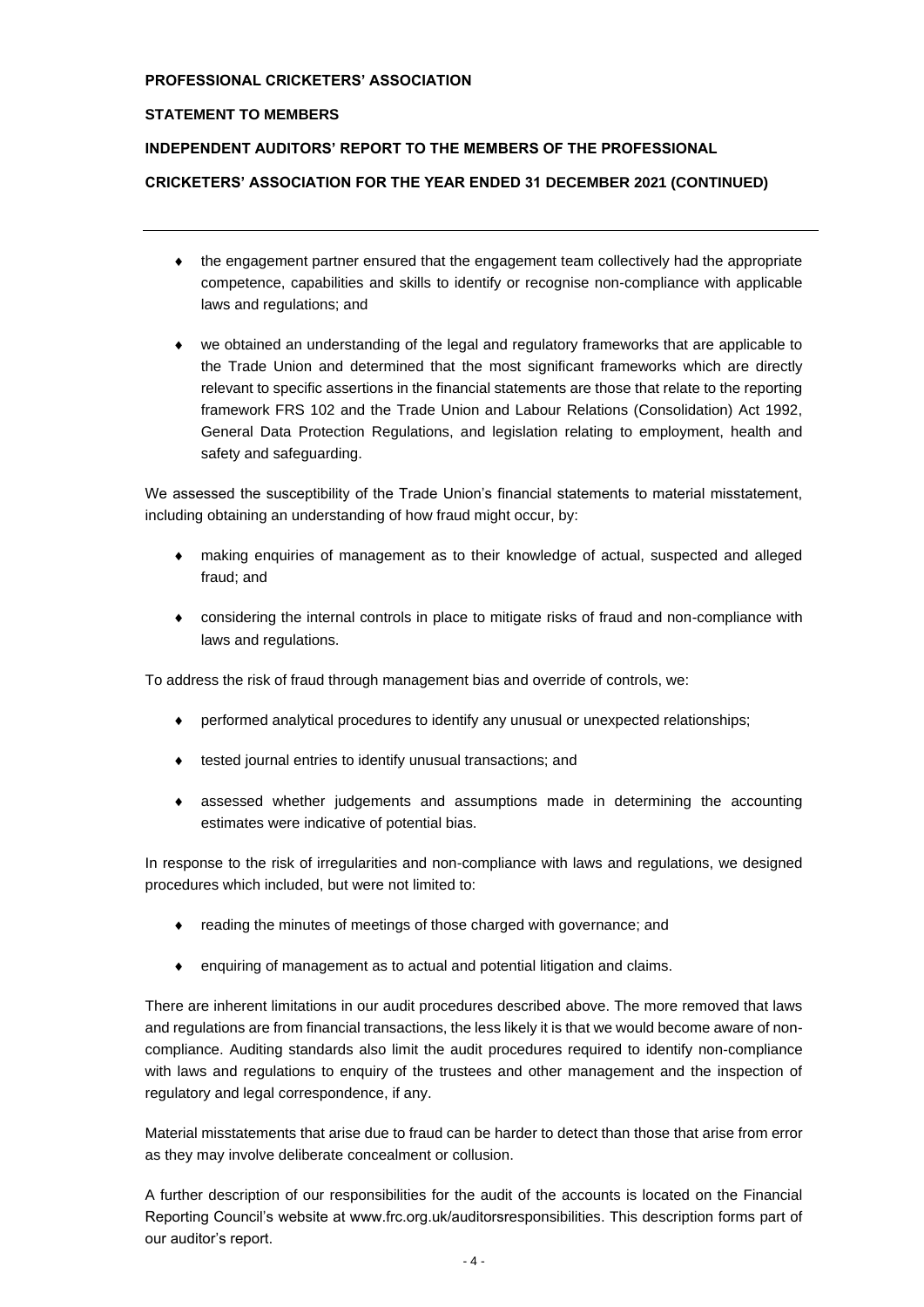## **STATEMENT TO MEMBERS**

## **INDEPENDENT AUDITORS' REPORT TO THE MEMBERS OF THE PROFESSIONAL**

**CRICKETERS' ASSOCIATION FOR THE YEAR ENDED 31 DECEMBER 2021 (CONTINUED)**

#### **Use of our report**

This report is made solely to Professional Cricketers' Association, as a body, in accordance with the provisions of the Trade Union and Labour Relations (Consolidation) Act 1992. Our audit work has been undertaken so that we might state to the Association's members those matters we are required to state to them in an auditor's report and for no other purpose. To the fullest extent permitted by law, we do not accept or assume responsibility to anyone other than the Association as a body, for our audit work, for this report, or for the opinions we have formed.

Burracett LCP

Buzzacott LLP Statutory Auditor 130 Wood Street London EC2V 6DL

Date: 7 March 2022

Buzzacott LLP is eligible to act as an auditor in terms of section 1212 of the Companies Act 2006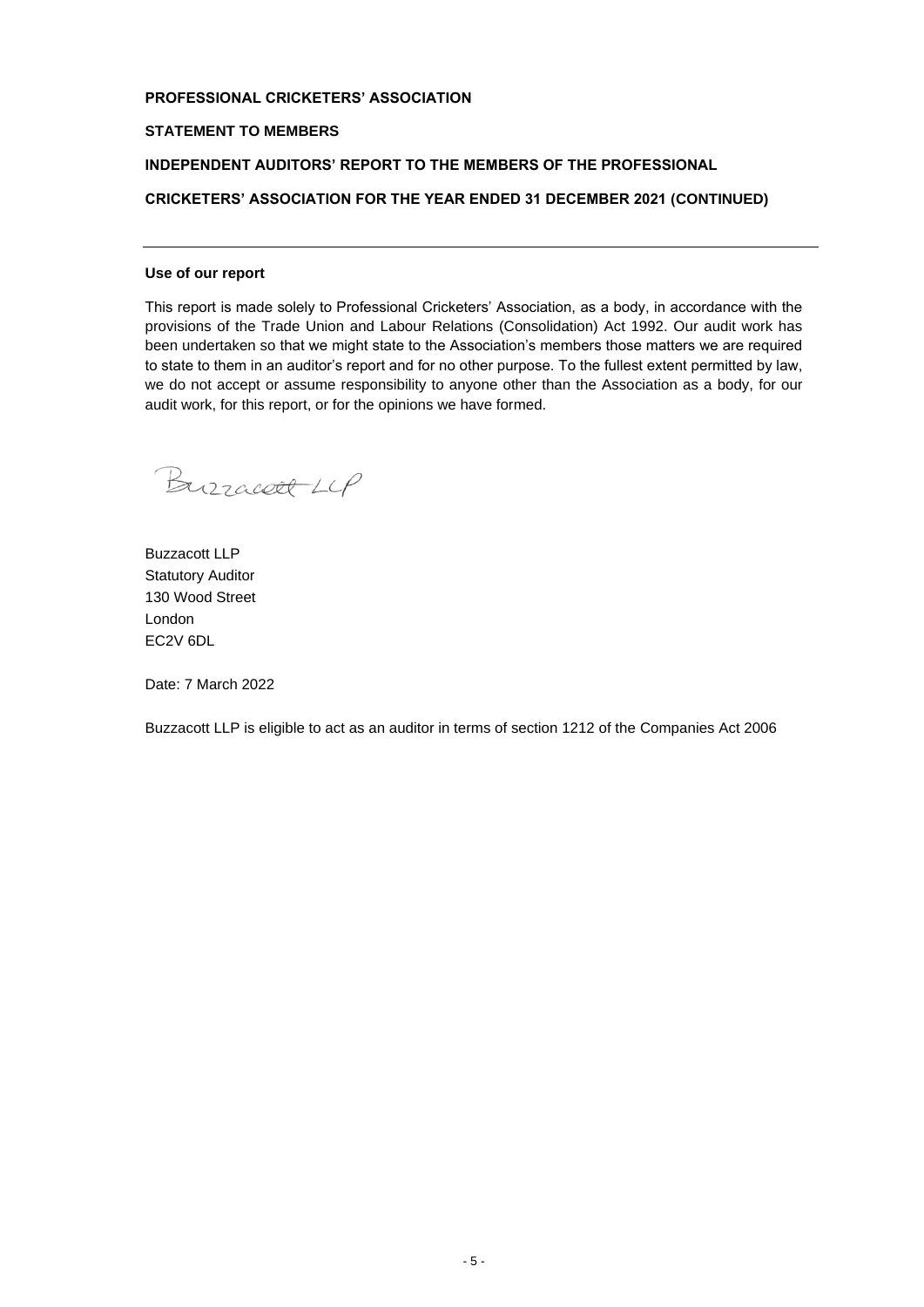# **STATEMENT TO MEMBERS**

# **INCOME STATEMENT FOR THE YEAR ENDED 31 DECEMBER 2021**

The following statement to members conforms with the Trade Union and Labour Relations (Consolidation) Act 1992. The information is consistent with the Association's Annual Return to the Certification Office.

|                                                         | <b>Notes</b>   |         | Year to 31 Dec |              | Year to 31 Dec |
|---------------------------------------------------------|----------------|---------|----------------|--------------|----------------|
|                                                         |                |         | 2021           |              | 2020           |
| <b>Income</b>                                           |                |         |                |              |                |
| <b>ECB Funding</b>                                      |                |         | 1,850,000      |              | 1,854,000      |
| <b>Futures Fund</b>                                     | 4              |         | 884,313        |              |                |
| <b>Member Subscriptions</b>                             |                |         | 96,553         |              | 75,112         |
| <b>Contribution from Professional Cricketers' Trust</b> |                |         | 84,100         |              | 116,720        |
| <b>Other Donations</b>                                  |                |         | 2,000          |              | 10,000         |
| Interest                                                |                |         | 1,405          |              | 1,666          |
| <b>Dividends</b>                                        |                |         | 15,290         |              | 12,259         |
|                                                         |                |         | 2,933,661      |              | 2,069,757      |
| <b>Overheads and Administrative Expenses</b>            |                |         |                |              |                |
| <b>Service Delivery Costs</b>                           | 5              | 383,858 |                | 257,724      |                |
| Audit and Accountancy Fees                              |                | 16,873  |                | 14,452       |                |
| <b>Incidental Expenses</b>                              |                | 9,323   |                | 3,171        |                |
| <b>Bank Charges</b>                                     |                | 8,142   |                | 6,500        |                |
|                                                         |                |         | (418, 196)     |              | (281, 847)     |
| Surplus/(Deficit) on Disposal of Investments            |                |         | 1,110          |              | (46, 969)      |
| <b>Surplus before Taxation</b>                          |                |         | 2,516,575      |              | 1,740,941      |
| Corporation tax                                         | 6              |         | (4, 429)       |              | (317)          |
| <b>Surplus after Taxation</b>                           |                |         | 2,512,146      |              | 1,740,624      |
| Payments for the Benefit of the Membership              |                |         |                |              |                |
| Communications                                          | $\overline{7}$ | 125,707 |                | 93,966       |                |
| Personal Development                                    | 8              | 755,866 |                | 618,061      |                |
| Insurance                                               | 9              | 166,288 |                | 147,865      |                |
| Legal & Advisory                                        | 10             | 179,746 |                | 170,867      |                |
| Welfare                                                 | 11             | 48,136  |                | 75,258       |                |
| <b>Futures Fund</b>                                     | 4              | 844,313 |                |              |                |
|                                                         |                |         | (2, 120, 056)  |              | (1, 106, 017)  |
|                                                         |                |         |                |              |                |
| <b>Surplus of Income over Expenditure</b>               |                |         | 392,090        |              | 634,607        |
| <b>Other Comprehensive Income/(Expense)</b>             |                |         |                |              |                |
| Change in market value of investment                    |                | 74,070  |                | 43,228       |                |
| Deferred tax                                            |                | (9,057) |                | <u>2,445</u> |                |
|                                                         |                |         | 65,013         |              | 45,673         |
| Accumulated Surplus as at 1 January 2021                |                |         | 1,026,665      |              | 335,960        |
| Transfer to Insurance Fund                              |                |         | (90,000)       |              | (90,000)       |
| <b>Transfer from Reserve Fund</b>                       |                |         | 90,000         |              | 90,000         |
| Transfer (to)/from Market Value Reserve                 |                |         | (38, 613)      |              | 10,425         |
| Accumulated Surplus as at 31 December 2021              |                |         | £1,445,155     |              | £1,026,665     |
|                                                         |                |         |                |              |                |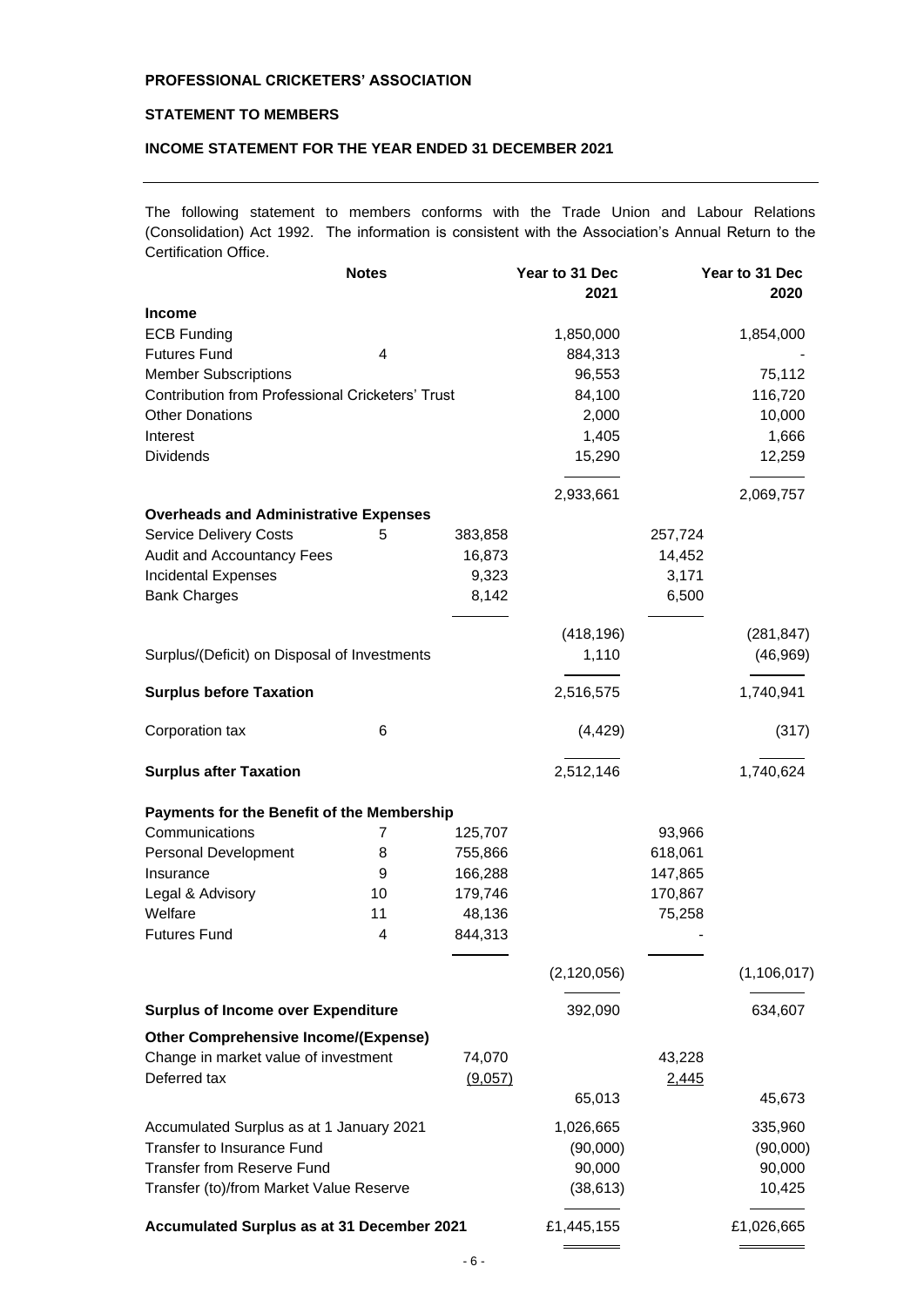# **STATEMENT TO MEMBERS**

# **STATEMENT OF FINANCIAL POSITION AS AT 31 DECEMBER 2021**

The following statement to members conforms with the Trade Union and Labour Relations (Consolidation) Act 1992. The information is consistent with the Association's Annual Return to the Certification Office

|                                                  | <b>Notes</b> |           | 31 Dec<br>2021 |           | 31 Dec<br>2020 |
|--------------------------------------------------|--------------|-----------|----------------|-----------|----------------|
| <b>Fixed Assets</b>                              |              |           |                |           |                |
| Quoted Investments                               | 12           |           | 1,284,808      |           | 701,742        |
| Long Term Investments                            | 13           |           | 4              |           | 4              |
|                                                  |              |           | 1,284,812      |           | 701,746        |
| <b>Current Assets</b><br>Debtors and Prepayments |              | 48,480    |                | 65,399    |                |
| Amounts owed by Related Parties                  | 14           |           |                | 43,967    |                |
| Cash at Bank and in Hand                         |              | 1,040,340 |                | 1,617,112 |                |
|                                                  |              |           |                |           |                |
|                                                  |              | 1,088,820 |                | 1,726,478 |                |
| <b>Current Liabilities</b>                       |              |           |                |           |                |
| <b>Creditors and Accruals</b>                    |              | 234,777   |                | 160,540   |                |
| Deferred Income                                  |              | 23,052    |                | 908,994   |                |
| Amounts owed to Related Parties                  | 14           | 290,953   |                |           |                |
| Deferred Tax                                     | 15           | 37,942    |                | 28,885    |                |
|                                                  |              |           |                |           |                |
|                                                  |              | 586,724   |                | 1,098,419 |                |
|                                                  |              |           | 502,096        |           | 628,059        |
|                                                  |              |           |                |           |                |
| <b>Net Assets</b>                                |              |           | £1,786,908     |           | £1,329,805     |
| <b>General Fund</b>                              | 16           |           | 1,445,155      |           | 1,026,665      |
| <b>Insurance Fund</b>                            | 16           |           | 90,000         |           | 90,000         |
| <b>Reserve Fund</b>                              | 16           |           | 90,000         |           | 90,000         |
| <b>Market Value Reserve</b>                      | 16           |           | 161,753        |           | 123,140        |
|                                                  |              |           | £1,786,908     |           | £1,329,805     |

The Financial Statements were approved by the Players' Committee on 24 February 2022. The Players' Committee has taken advantage of special exemptions conferred by FRS 102 Section 1A applicable to small companies in the preparation of the financial statements and have done so on the grounds that, in their opinion, the Association qualifies as a small reporting entity.

**R Lynch** Chief Executive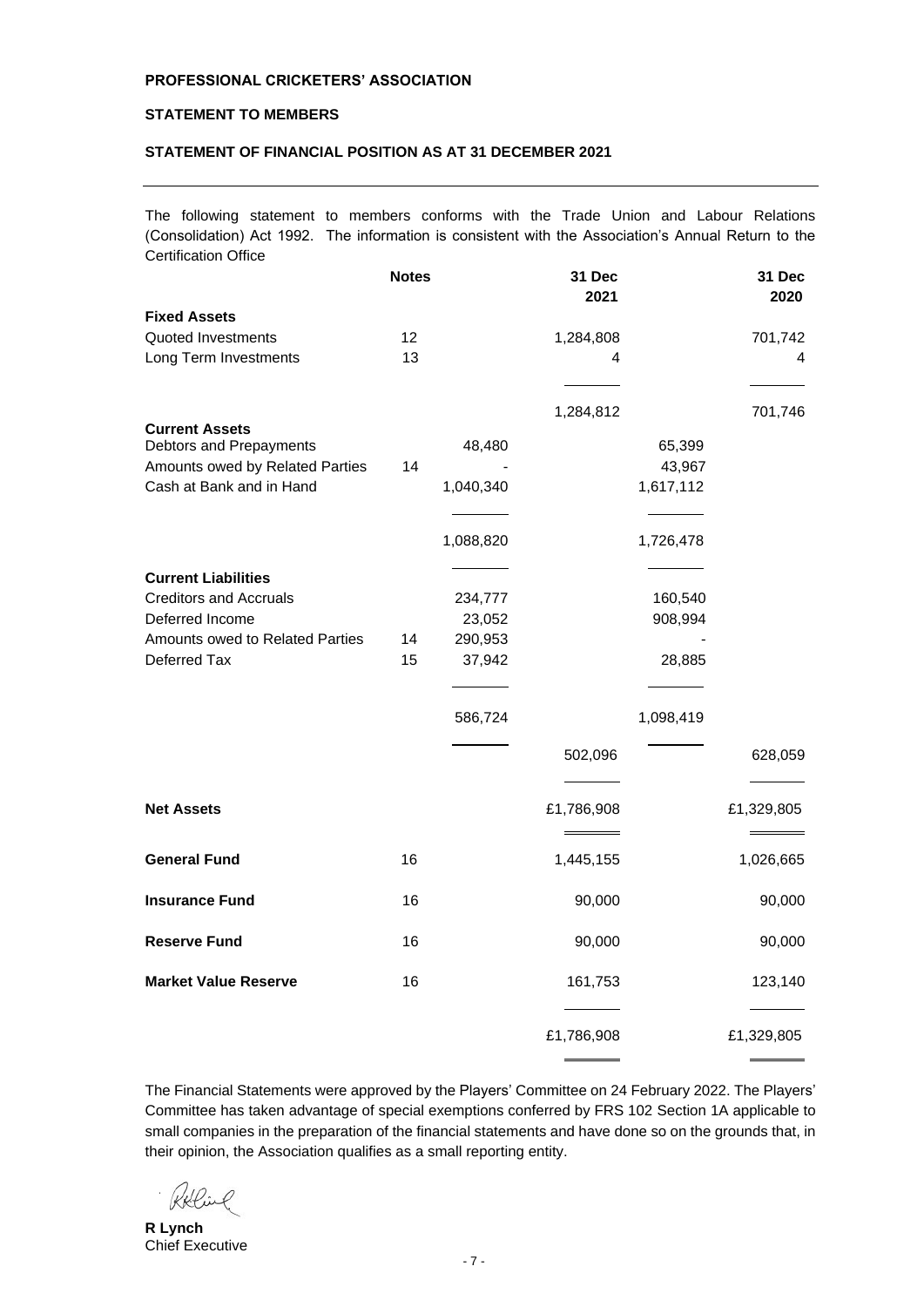### **STATEMENT TO MEMBERS FOR THE YEAR ENDED 31 DECEMBER 2021**

### **NOTES TO THE ACCOUNTS**

## 1 **ACCOUNTING POLICIES**

The Financial Statements have been prepared in accordance with applicable UK accounting standards and the following accounting policies:

## a **Basis of Accounting**

The financial statements have been prepared in accordance with applicable United Kingdom accounting standards, including Financial Reporting Standard 102 –'The Financial Reporting Standard applicable in the United Kingdom And Republic of Ireland '(FRS 102 Section 1A). The financial statements have been prepared under the historical cost basis except for the modification to a fair value basis for certain financial instruments as specified in the accounting policies below. The Trade Union has not prepared consolidated accounts on the grounds that, taken together with its subsidiary, it would have qualified as a small group under part 15 of the Companies Act. These financial statements therefore present information about the Trade Union as an individual undertaking and not about its group.

#### b **Going Concern**

Whilst the PCA's operations have been affected by Covid-19, at 31 December 2021 the union had net assets of £1,786,908 and net current assets of £502,096, with net cash of £1,040,340. A commitment for grant funding for 2022 has been received, at a similar level as received in 2021. On this basis the Management Board has prepared cashflow projections, which show that the Union will operate for the foreseeable future within its current cash resources and accordingly the financial statements are prepared on a going concern basis.

## c **Investments**

Quoted investments are measured at fair value based on published data at the Balance Sheet date. Changes in fair value are recognised in the Income Statement.

The investment in PCA Management Limited is accounted for at cost less impairment in these financial statements.

#### d **Financial instruments**

The Association only holds basic financial instruments as defined in FRS 102. The financial assets and financial liabilities of the Association and their measurement basis are as follows:

*Financial assets* – trade and other debtors are basic financial instruments and are debt instruments measured at amortised cost. Prepayments are not financial instruments. Amounts due to the Association's wholly owned subsidiary are held at face value less any impairment.

*Cash at bank* – is classified as a basic financial instrument and is measured at face value.

*Financial liabilities* – trade creditors, accruals and other creditors are financial instruments, and are measured at amortised cost. Taxation and social security are not included in the financial instruments disclosure definition. Deferred income is not deemed to be a financial liability, as the cash settlement has already taken place and there is an obligation to deliver services rather than cash or another financial instrument. Amounts due to Association's wholly owned subsidiary are held at face value less any impairment.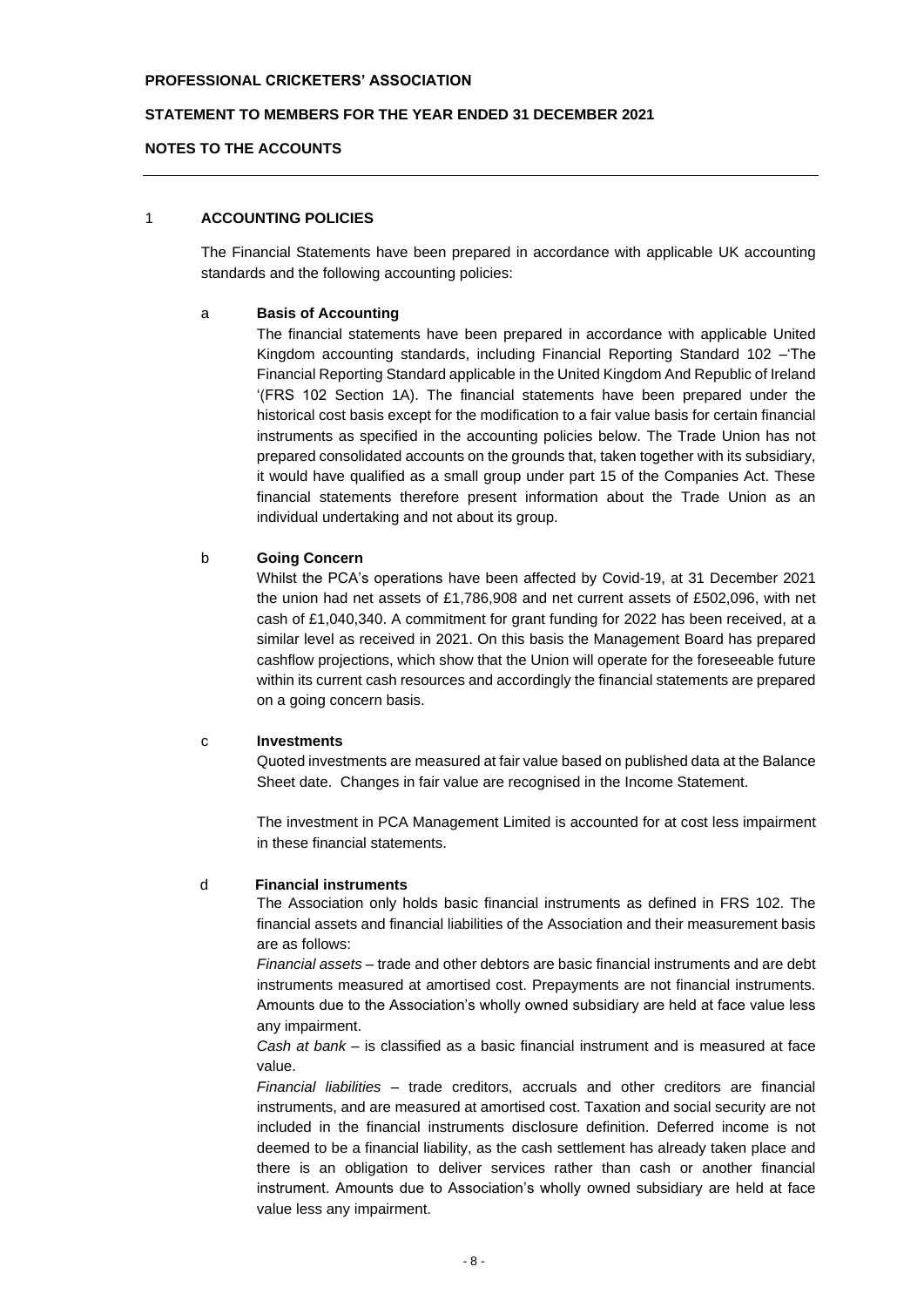# **STATEMENT TO MEMBERS FOR THE YEAR ENDED 31 DECEMBER 2021**

### **NOTES TO THE ACCOUNTS**

# 1 **ACCOUNTING POLICIES (cont.)**

#### e **Debtors**

Debtors are recognised at their settlement amount, less any provision for nonrecoverability. Prepayments are valued at the amount prepaid. They have been discounted to the present value of the future cash receipt where such discounting is material.

#### f **Cash at bank and in hand**

Cash at bank and in hand represents such accounts and instruments that are available on demand or have a maturity of less than three months from the date of acquisition.

#### g **Creditors and provisions**

Creditors and provisions are recognised when there is an obligation at the balance sheet date as a result of a past event, it is probable that a transfer of economic benefit will be required in settlement, and the amount of the settlement can be estimated reliably. Creditors and provisions are recognised at the amount the Association anticipates it will pay to settle the debt.

### h **General Fund**

The Association operates a general fund which reflects the annual surplus for the year.

### i **Insurance Fund and Reserve Fund**

The Association maintains an insurance fund for the purpose of meeting members' claims under limits specified in certain insurance policies taken out by the Association. Any surplus, above any claims settled, remaining at the completion of the annual insurance cover period is transferred to the reserve fund up to a maximum of one year's aggregate deductible under the terms specified in certain insurance policies.

#### j **Market Value Reserve**

The market value reserve represents accumulated recognised but unrealised gains in quoted investments less deferred tax thereon.

### k **Corporation Taxation**

The Association is liable to Corporation Tax on its investment income and realised gains on investments.

## l **Deferred Tax**

Deferred tax is provided on all material reversing timing differences which arise from transactions reflected through the Income Statement.

## m **FRS102 Reduced Disclosure**

The Association has not produced a Statement of Cash Flows as permitted by FRS102 Section 1A.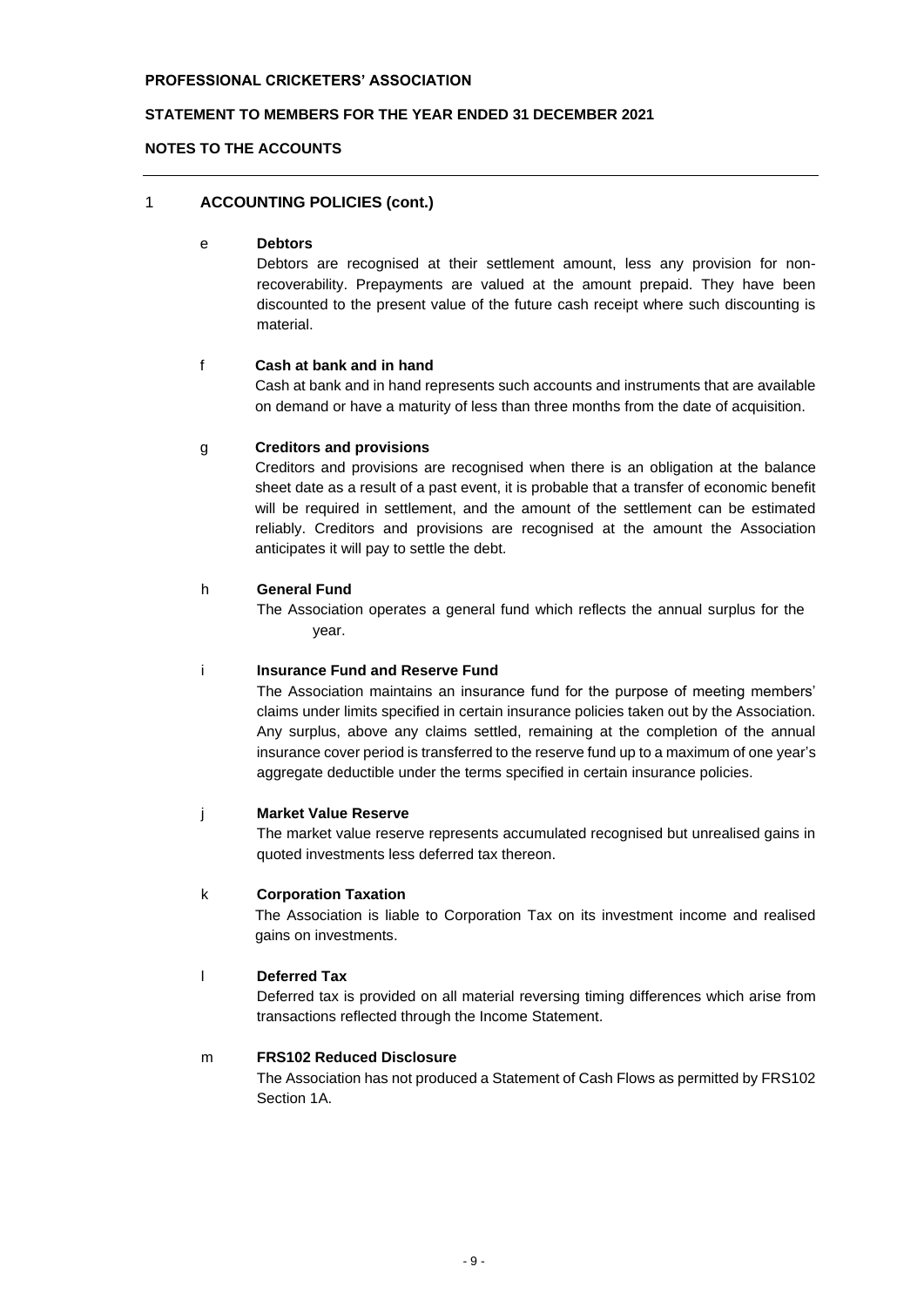# **STATEMENT TO MEMBERS FOR THE YEAR ENDED 31 DECEMBER 2021**

## **NOTES TO THE ACCOUNTS**

# 1 **ACCOUNTING POLICIES (cont.)**

## n **Critical Accounting Assumptions and Judgements**

The preparation of financial statements requires management to make judgements, estimates and assumptions in the application of accounting policies that affect the reported amounts of assets, liabilities, income and expenses. Actual results may differ from these estimates. Estimates and judgements are continuously evaluated and are based on historical experience and other factors including expectations of future events that are believed to be reasonable. Revision to accounting estimates are recognised in the period in which the estimates are revised and any future period affected.

The significant judgements and estimates used are:

- ◆ To provide for the full insurance deductible of £90,000 on the policy year;
- To provide for the proportion of the Winter Insurance policy that may not be covered by contributions from the clubs;
- The allocation of staff and other costs between the PCA and PCA Management Limited; and
- Estimating future income and expenditure for the purpose of the going concern assessment.

# 2 **POLITICAL FUND**

The Association does not make political contributions.

## 3 **OFFICER REMUNERATION**

With effect from 1 April 2006 staff costs have formed an integral part of a service delivery charge from PCA Management Limited to the Professional Cricketers' Association. Total remuneration paid by PCA Management Limited, relating to members of the Players' Committee in the year to 31 December 2021, was as follows:

|                              | R Lynch<br><b>Chief Executive</b> |
|------------------------------|-----------------------------------|
| Gross Salary                 | £130,625                          |
| <b>Social Security Costs</b> | £16,814                           |
| <b>Pension Contribution</b>  | £14,354                           |
| Healthcare                   | £4,700                            |

The Chief Executive's salary and benefits, as stated above, are associated with all aspects of the PCA Group and not just the trade union, with 35% of the stated costs forming part of the service delivery charge to the Professional Cricketers' Association.

| 4 | <b>FUTURES FUND</b>                           | 2021     | 2020 |
|---|-----------------------------------------------|----------|------|
|   | Funding received relating to the Former First |          |      |
|   | <b>Class County Cricketers' Trust</b>         | £884.313 |      |

In the year to 31<sup>st</sup> December 2020 the Association received £884,313 which was the initial funding of the PCA Futures Fund. After deduction of a contribution towards the Association's costs related to administration, £844,313 was paid to the Former First Class County Cricketer's Trust in 2021.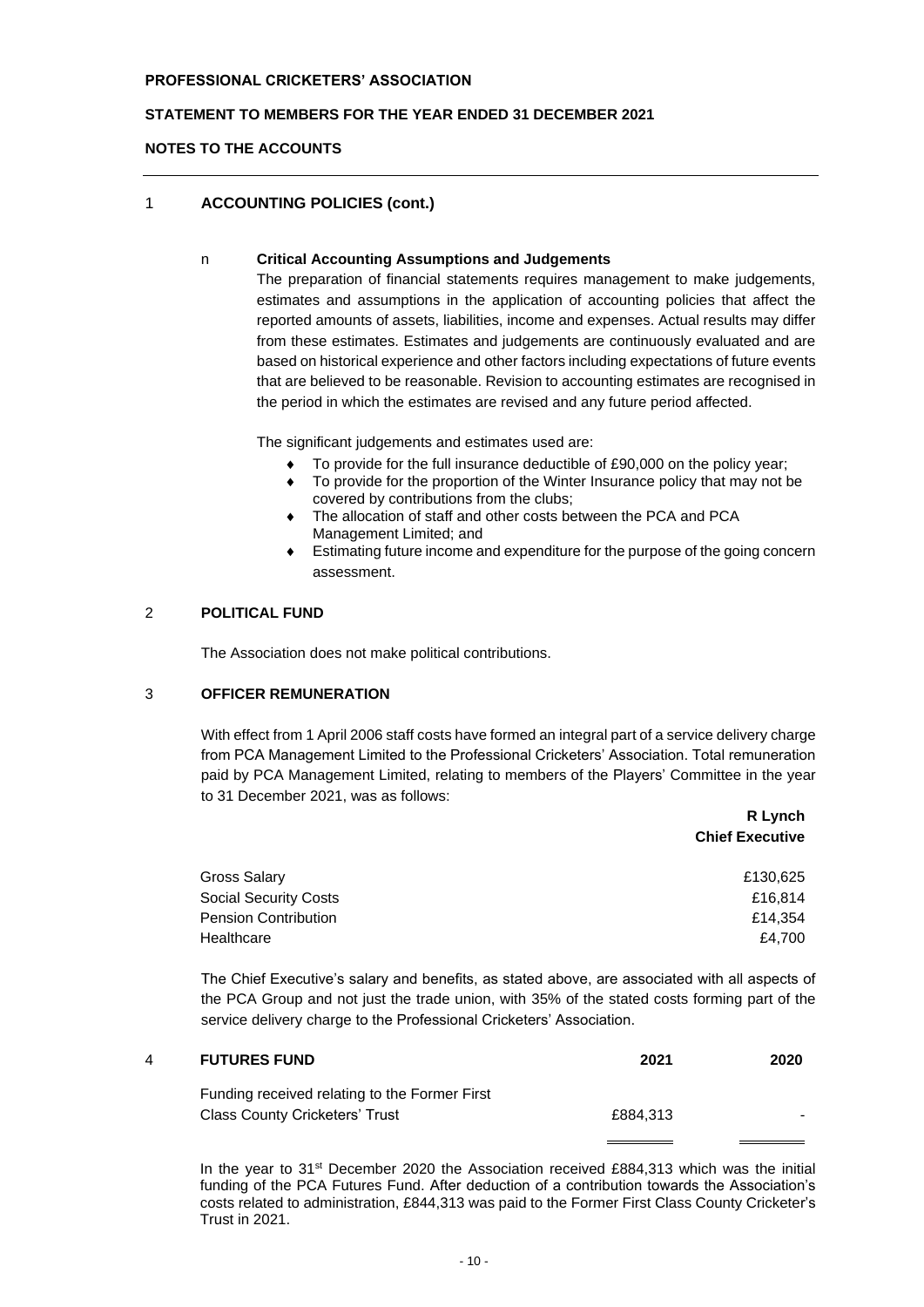# **STATEMENT TO MEMBERS FOR THE YEAR ENDED 31 DECEMBER 2021**

# **NOTES TO THE ACCOUNTS**

| 5 | <b>SERVICE DELIVERY COSTS</b>       | 2021     | 2020     |
|---|-------------------------------------|----------|----------|
|   | <b>Staff Remuneration</b>           | 351,997  | 234,830  |
|   | <b>Travel and Motor Expenses</b>    | 12,510   | 4,920    |
|   | Office Premises and Service Charges | 16,259   | 14,787   |
|   | <b>Telephone Charges</b>            | 3,092    | 3,187    |
|   |                                     |          |          |
|   |                                     | £383,858 | £257,724 |
|   |                                     |          |          |

# 6 **CORPORATION TAX**

Corporation tax is chargeable on the investment activities of the Association and is made up as follows:

|                                               | 2021     | 2020     |
|-----------------------------------------------|----------|----------|
| Investment income                             | 1,405    | 1,666    |
| Capital gains on investments                  | 21,906   |          |
| Taxable income                                | £23,311  | £1,666   |
| Taxable income multiplied by standard rate of |          |          |
| Corporation tax in the UK of 19% (2020-19%)   | £4,429   | £317     |
| 7<br><b>COMMUNICATIONS</b>                    | 2021     | 2020     |
| <b>AGM</b>                                    | 53       | 5,389    |
| Membership Meetings and Miscellaneous Costs   | 53,346   | 18,458   |
| Literature and Communication Costs            | 54,608   | 52,511   |
| Membership Scheme and Data Management         | 14,640   | 17,608   |
| <b>Beneficiary Functions</b>                  | 3,060    |          |
|                                               | £125,707 | £93,966  |
| 8<br>PERSONAL DEVELOPMENT                     | 2021     | 2020     |
| Rookie Camp/Futures Conference                | 9,395    | 9,406    |
| <b>Member Education Claims</b>                | 70,320   | 82,228   |
| Driving                                       |          | 250      |
| Coaching                                      | 26,705   | 29,070   |
| PCA Courses and Workshops                     | 52,647   | 11,542   |
| Personal Development Managers                 | 596,799  | 485,565  |
|                                               | £755,866 | £618,061 |

 $\overline{a}$ 

 $\sim$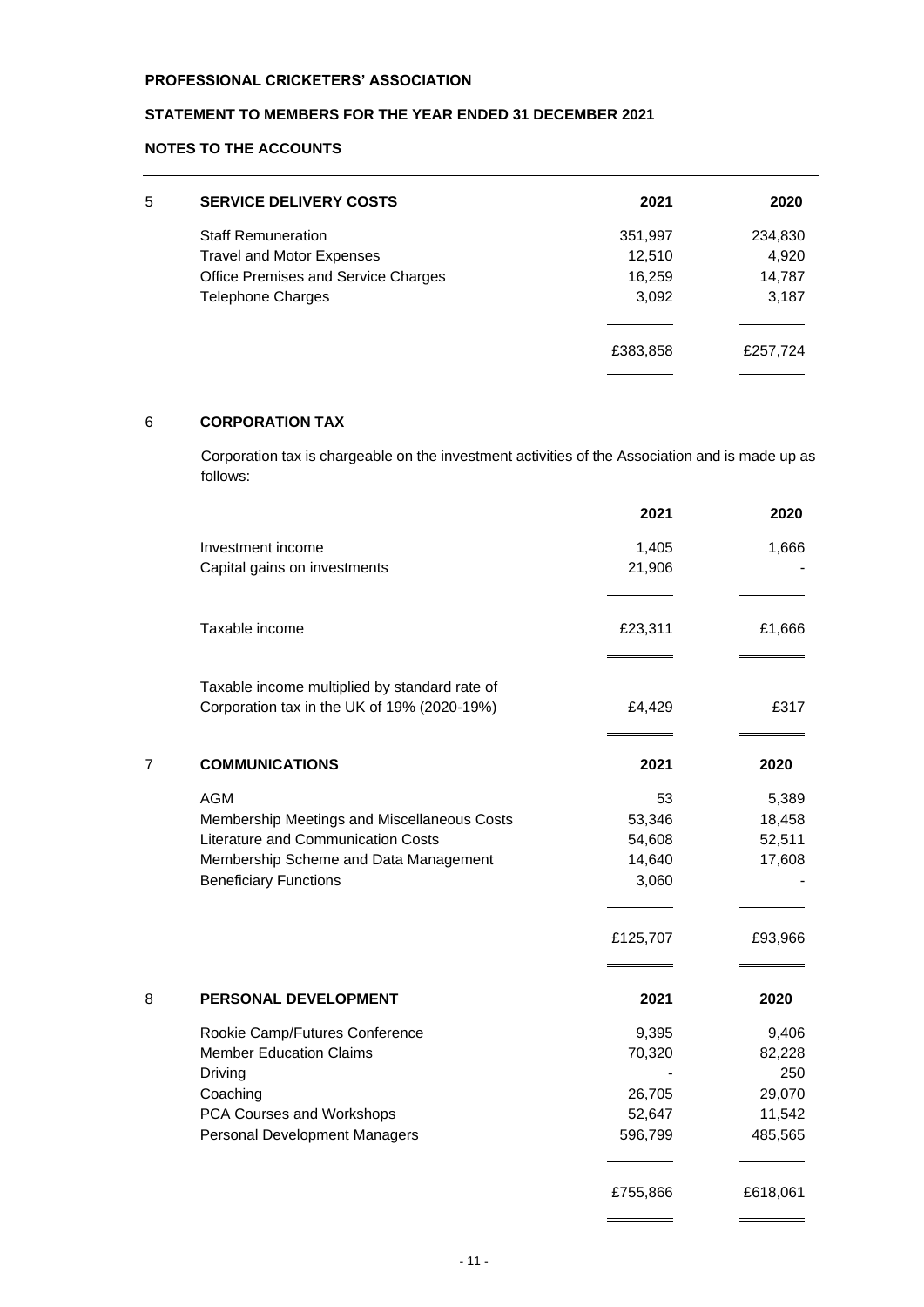# **STATEMENT TO MEMBERS FOR THE YEAR ENDED 31 DECEMBER 2021**

# **NOTES TO THE ACCOUNTS**

| 2021                                                                                                                                                                                                                                                                                                                                                                                                                    | 2020                                             |
|-------------------------------------------------------------------------------------------------------------------------------------------------------------------------------------------------------------------------------------------------------------------------------------------------------------------------------------------------------------------------------------------------------------------------|--------------------------------------------------|
|                                                                                                                                                                                                                                                                                                                                                                                                                         | 81,200                                           |
| 56,601                                                                                                                                                                                                                                                                                                                                                                                                                  | 66,665                                           |
| £166,288                                                                                                                                                                                                                                                                                                                                                                                                                | £147,865                                         |
| 2021                                                                                                                                                                                                                                                                                                                                                                                                                    | 2020                                             |
|                                                                                                                                                                                                                                                                                                                                                                                                                         | 96,098                                           |
| 101,069                                                                                                                                                                                                                                                                                                                                                                                                                 | 74,769                                           |
| £179,746                                                                                                                                                                                                                                                                                                                                                                                                                | £170,867                                         |
| 2021                                                                                                                                                                                                                                                                                                                                                                                                                    | 2020                                             |
|                                                                                                                                                                                                                                                                                                                                                                                                                         | 68,720                                           |
| 4,036                                                                                                                                                                                                                                                                                                                                                                                                                   | 6,538                                            |
| £48,136                                                                                                                                                                                                                                                                                                                                                                                                                 | £75,258                                          |
| 2021                                                                                                                                                                                                                                                                                                                                                                                                                    | 2020                                             |
|                                                                                                                                                                                                                                                                                                                                                                                                                         | 700,976                                          |
| 732,551                                                                                                                                                                                                                                                                                                                                                                                                                 | 222,327                                          |
| (312, 318)                                                                                                                                                                                                                                                                                                                                                                                                              | (292, 545)                                       |
|                                                                                                                                                                                                                                                                                                                                                                                                                         | 43,228                                           |
| 1,168,289                                                                                                                                                                                                                                                                                                                                                                                                               | 673,986                                          |
| 116,519                                                                                                                                                                                                                                                                                                                                                                                                                 | 27,756                                           |
| £1,284,808                                                                                                                                                                                                                                                                                                                                                                                                              | £701,742                                         |
| <b>INSURANCE</b><br>Permanent Insurance<br><b>Travel Insurance</b><br><b>LEGAL AND ADVISORY</b><br>Legal<br><b>Advisory Service</b><br><b>WELFARE</b><br><b>Confidential Helpline</b><br>Other<br><b>QUOTED INVESTMENTS</b><br>Fair value brought forward<br>Plus additions in year<br>Less disposals in year<br>Change in valuation during the year<br>Cash held by investment manager<br>Market value carried forward | 109,687<br>78,677<br>44,100<br>673,986<br>74,070 |

A profit of £1,110 (2020: loss of £46,969) arose on the disposals in the period.

# 13 **LONG TERM INVESTMENTS**

Long term investments are represented by a holding of 4 ordinary shares of £1 each comprising a 100% interest in PCA Management Limited. The net liabilities of PCA Management Limited as at 31<sup>st</sup> December 2020 (the most recently published accounts) were £443,904. No impairment provisions have been made.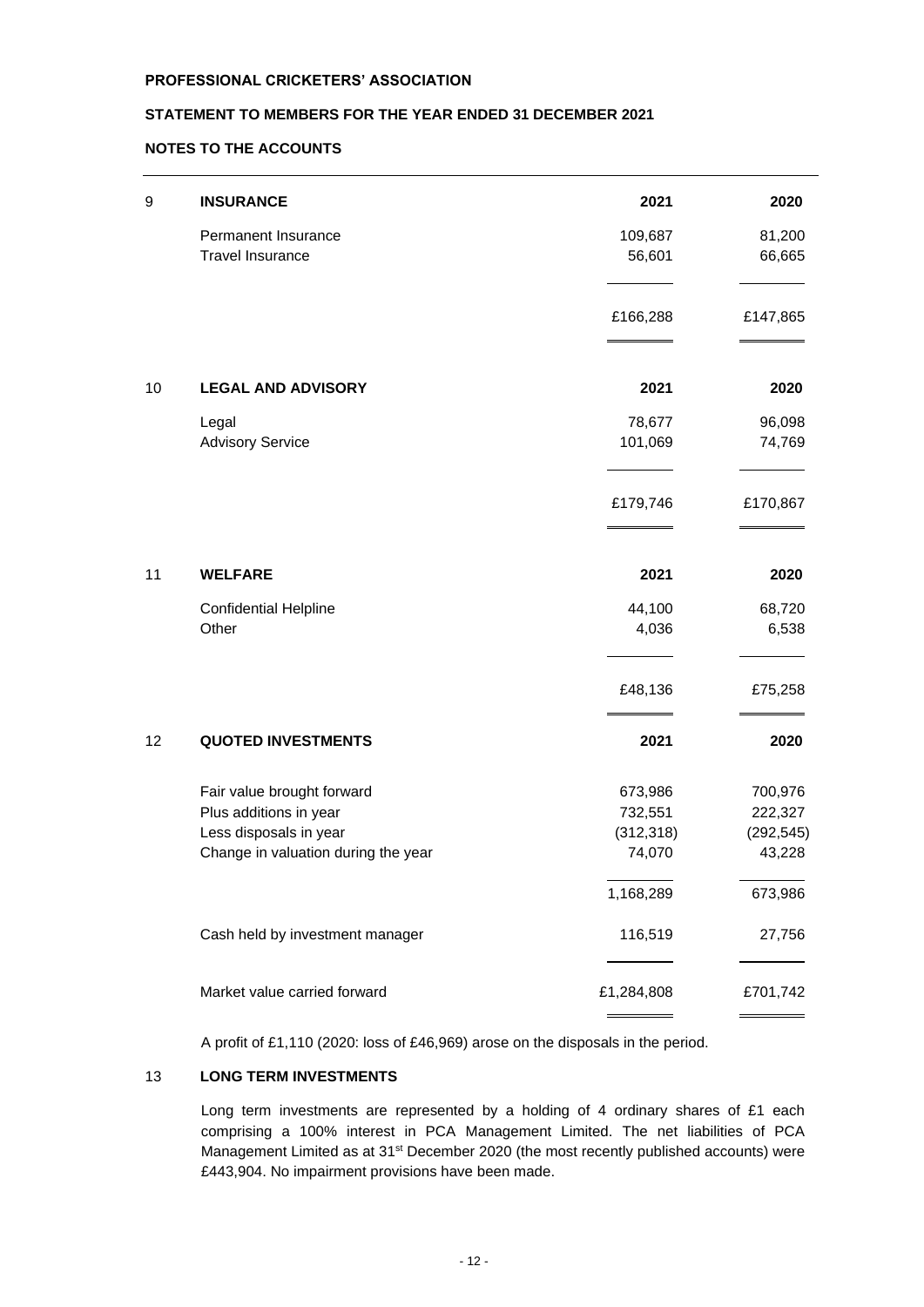**STATEMENT TO MEMBERS FOR THE YEAR ENDED 31 DECEMBER 2021**

# **NOTES TO THE ACCOUNTS**

# 14 **RELATED PARTY TRANSACTIONS**

At the year end, the following balances were due (to)/from related parties:

|                                    | 2021       | 2020    |
|------------------------------------|------------|---------|
| PCA Management Limited             | (290, 953) | 43,937  |
| The Professional Cricketers' Trust |            | 30      |
|                                    |            |         |
|                                    | £(290,953) | £43,967 |
|                                    |            |         |

The balances are interest free and repayable on demand.

During the year PCA Management Limited recharged £1,048,723 (2020: £792,777) to the Association representing salaries, rent and other administration costs.

During the year The Professional Cricketers' Trust contributed £84,100 (2020: £116,720) towards the costs of the activities of the Association.

# 15 **DEFERRED TAXATION**

Deferred taxation provided for at 19% (2020: 19%) is set out below.

|                                       | 2021    | 2020    |
|---------------------------------------|---------|---------|
| Unrealised gain on quoted investments | £37.942 | £28,885 |
|                                       |         |         |

The amount of the net reversal expected to reverse within the next year is unknown.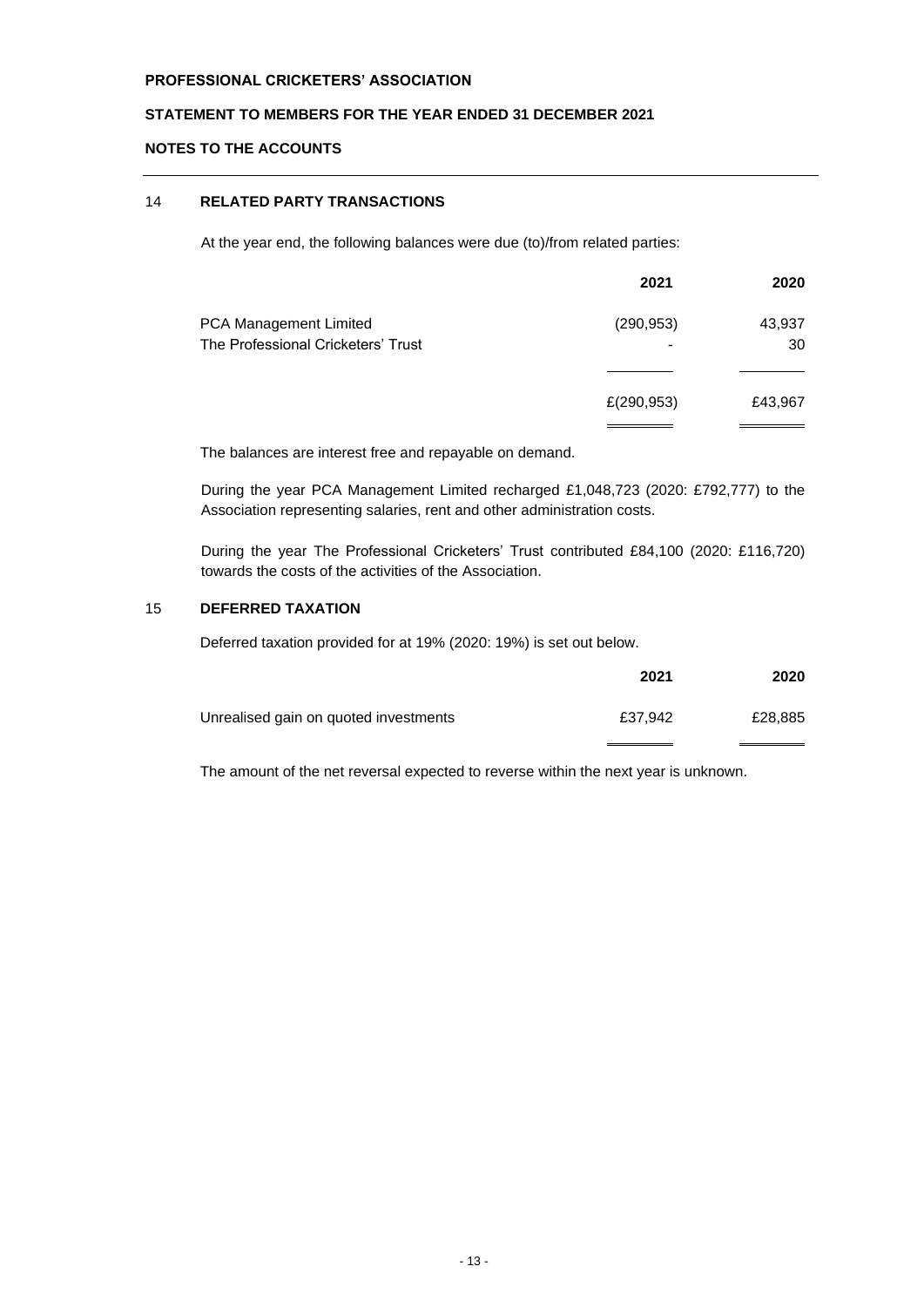# **STATEMENT TO MEMBERS FOR THE YEAR ENDED 31 DECEMBER 2021**

## **NOTES TO THE ACCOUNTS**

## 16 **MOVEMENTS ON FUNDS**

|                                    |             | General Insurance | <b>Reserve</b> | <b>Market</b><br>Value       |               |
|------------------------------------|-------------|-------------------|----------------|------------------------------|---------------|
|                                    | <b>Fund</b> | <b>Fund</b>       | Fund           | <b>Reserve</b>               | <b>Totals</b> |
| As at 1 January 2021               | 1,026,665   | 90,000            | 90,000         | 123.140                      | 1,329,805     |
| Surplus of Income over Expenditure | 392,090     |                   |                | $\qquad \qquad \blacksquare$ | 392,090       |
| Other Comprehensive Income         | 65,013      |                   |                | ٠                            | 65,013        |
| <b>Transfers from General Fund</b> | (149,998)   | 90,000            |                | 59,998                       |               |
| <b>Transfer of Realised Gains</b>  | 21,385      |                   |                | (21, 385)                    |               |
| Transfer from Insurance Fund       | ٠           | (90,000)          | 90,000         |                              |               |
| Transfer from Reserve Fund         | 90,000      |                   | (90,000)       |                              |               |
| As at 31 December 2021             | 1,445,155   | 90,000            | 90,000         | 161,753                      | 1,786,908     |

In April 2010, the Association entered into a stop loss arrangement for its personal accident insurance policy for its members. This is an annual agreement and the Association has set aside £90,000 in relation to the balance aggregate deductible under this policy which, with the Reserve Fund (which represents the unused deductible of the prior year) is included in cash at bank and quoted investments in the Balance Sheet as at 31 December 2021.

The market value reserve represents recognised but unrealised gains in quoted investments less deferred tax thereon.